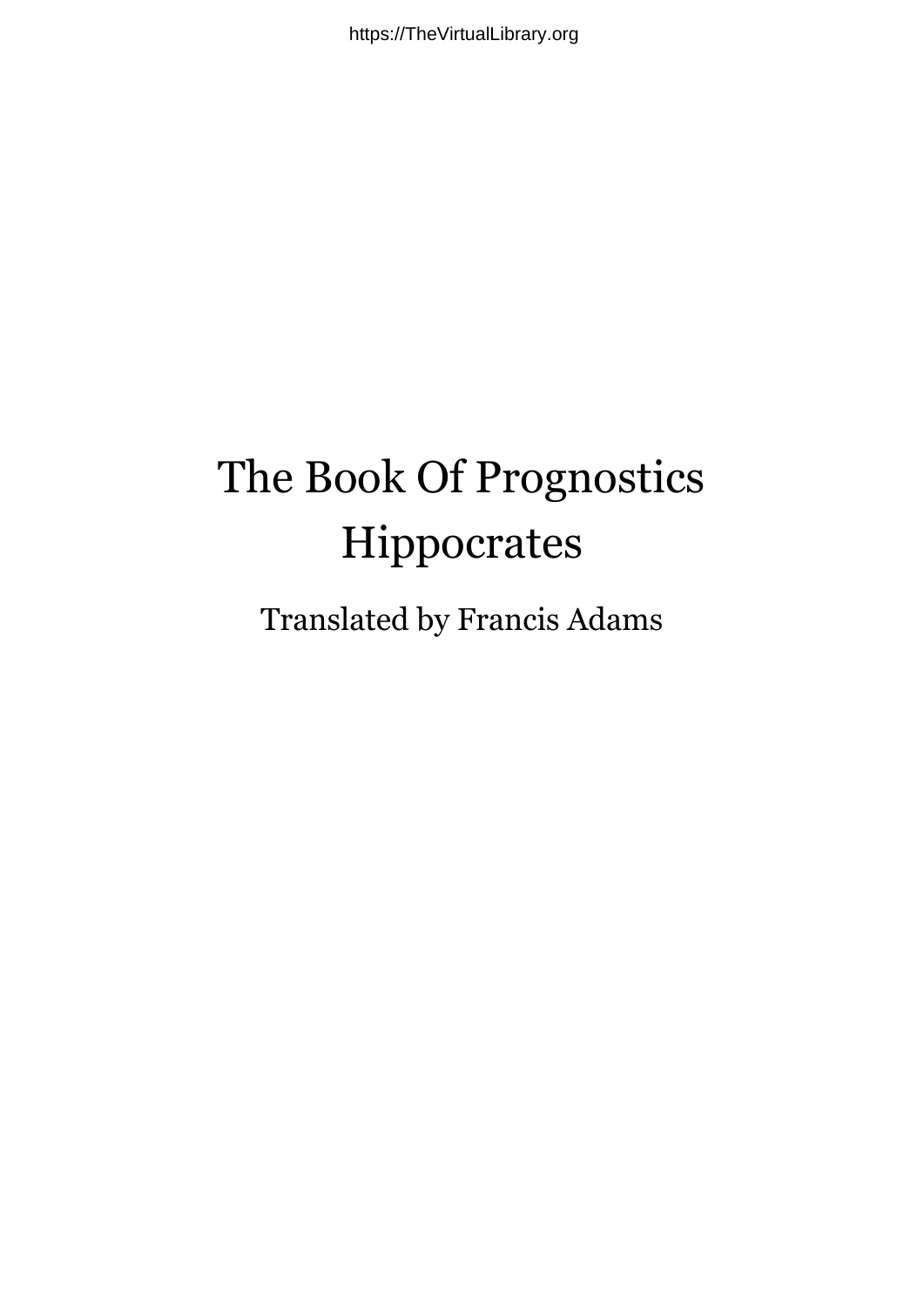## **THE BOOK OF PROGNOSTICS**

 $\left[\begin{matrix} 1 \ 1 \ 0 \end{matrix}\right]$ T APPEARS to me a most excellent thing for the physician to cultivate Prognosis; for by foreseeing and foretelling, in the presence of the sick, the present, the past, and the future, and explaining the omissions which patients have been guilty of, he will be the more readily believed to be acquainted with the circumstances of the sick; so that men will have confidence to intrust themselves to such a physician. And he will manage the cure best who has foreseen what is to happen from the present state of matters. For it is impossible to make all the sick well; this, indeed, would have been better than to be able to foretell what is going to happen; but since men die, some even before calling the physician, from the violence of the disease, and some die immediately after calling him, having lived, perhaps, only one day or a little longer, and before the physician could bring his art to counteract the disease; it therefore becomes necessary to know the nature of such affections, how far they are above the powers of the constitution; and, moreover, if there be anything divine in the diseases, and to learn a foreknowledge of this also. Thus a man will be the more esteemed to be a good physician, for he will be the better able to treat those aright who can be saved, having long anticipated everything; and by seeing and announcing beforehand those who will live and those who will die, he will thus escape censure.

2. He should observe thus in acute diseases: first, the countenance of the patient, if it be like those of persons in health, and more so, if like itself, for this is the best of all; whereas the most opposite to it is the worst, such as the following; a sharp nose, hollow eyes, collapsed temples; the ears cold, contracted, and their lobes turned out: the skin about the forehead being rough, distended, and parched; the color of the whole face being green, black, livid, or lead-colored. If the countenance be such at the commencement of the disease, and if this cannot be accounted for from the other symptoms, inquiry must be made whether the patient has long wanted sleep; whether his bowels have been very loose; and whether he has suffered from want of food; and if any of these causes be confessed to, the danger is to be reckoned so far less; and it becomes obvious, in the course of a day and a night, whether or not the appearance of the countenance proceeded from these causes. But if none of these be said to exist, if the symptoms do not subside in the aforesaid time, it is to be known for certain that death is at hand.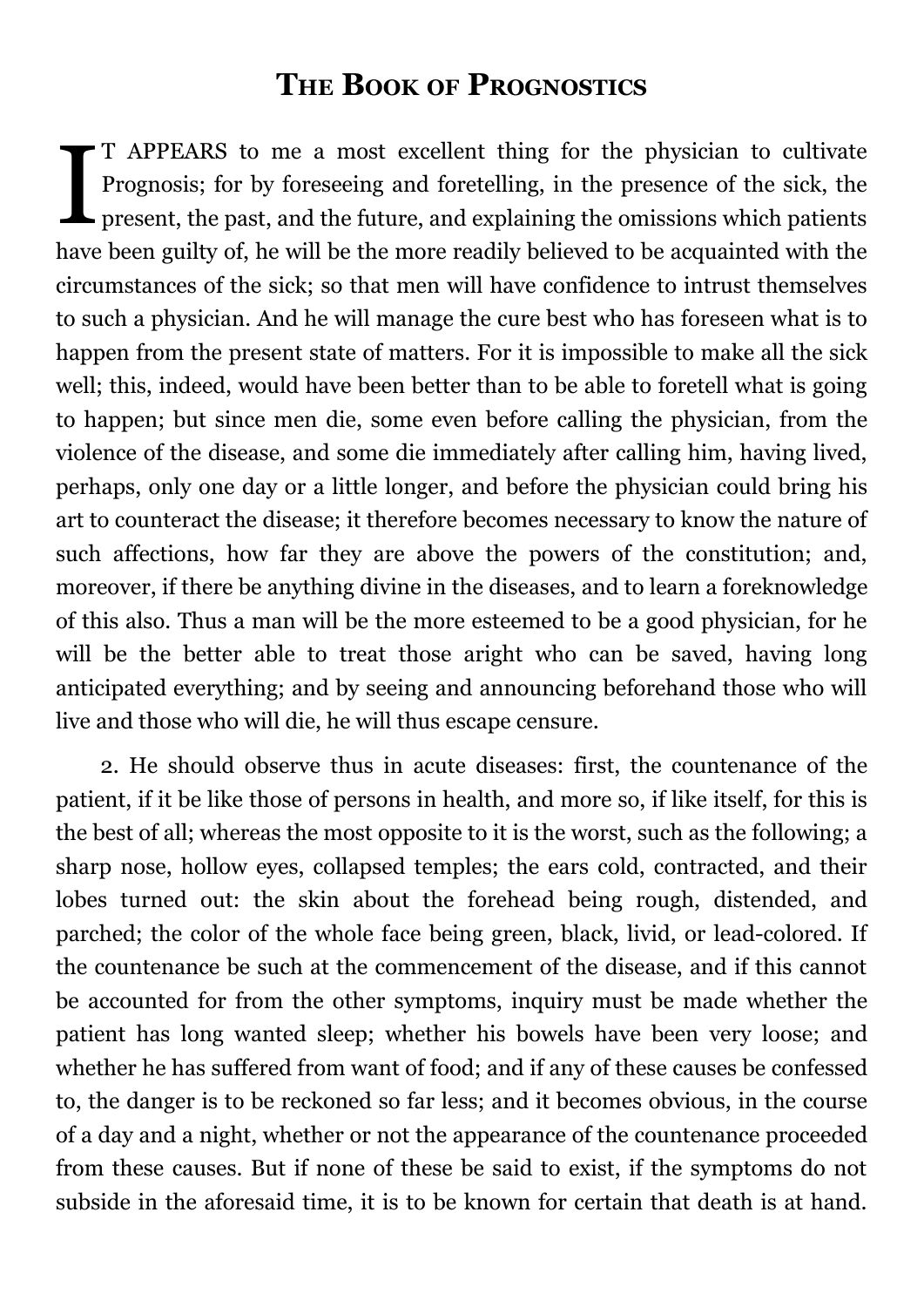And, also, if the disease be in a more advanced stage either on the third or fourth day, and the countenance be such, the same inquiries as formerly directed are to be made, and the other symptoms are to be noted, those in the whole countenance, those on the body, and those in the eyes; for if they shun the light, or weep involuntarily, or squint, or if the one be less than the other, or if the white of them be red, livid, or has black veins in it; if there be a gum upon the eyes, if they are restless, protruding, or are become very hollow; and if the countenance be squalid and dark, or the color of the whole face be changed — all these are to be reckoned bad and fatal symptoms. The physician should also observe the appearance of the eyes from below the eyelids in sleep; for when a portion of the white appears, owing to the eyelids not being closed together, and when this is not connected with diarrhea or purgation from medicine, or when the patient does not sleep thus from habit, it is to be reckoned an unfavorable and very deadly symptom; but if the eyelid be contracted, livid, or pale, or also the lip, or nose, along with some of the other symptoms, one may know for certain that death is close at hand. It is a mortal symptom, also, when the lips are relaxed, pendent, cold, and blanched.

3. It is well when the patient is found by his physician reclining upon either his right or his left side, having his hands, neck, and legs slightly bent, and the whole body lying in a relaxed state, for thus the most of persons in health recline, and these are the best of postures which most resemble those of healthy persons. But to lie upon one's back, with the hands, neck, and the legs extended, is far less favorable. And if the patient incline forward, and sink down to the foot of the bed, it is a still more dangerous symptom; but if he be found with his feet naked and not sufficiently warm, and the hands, neck, and legs tossed about in a disorderly manner and naked, it is bad, for it indicates aberration of intellect. It is a deadly symptom, also, when the patient sleeps constantly with his mouth open, having his legs strongly bent and plaited together, while he lies upon his back; and to lie upon one's belly, when not habitual to the patient to sleep thus while in good health, indicates delirium, or pain in the abdominal regions. And for the patient to wish to sit erect at the acme of a disease is a bad symptom in all acute diseases, but particularly so in pneumonia. To grind the teeth in fevers, when such has not been the custom of the patient from childhood, indicates madness and death, both which dangers are to be announced beforehand as likely to happen; and if a person in delirium do this it is a very deadly symptom. And if the patient had an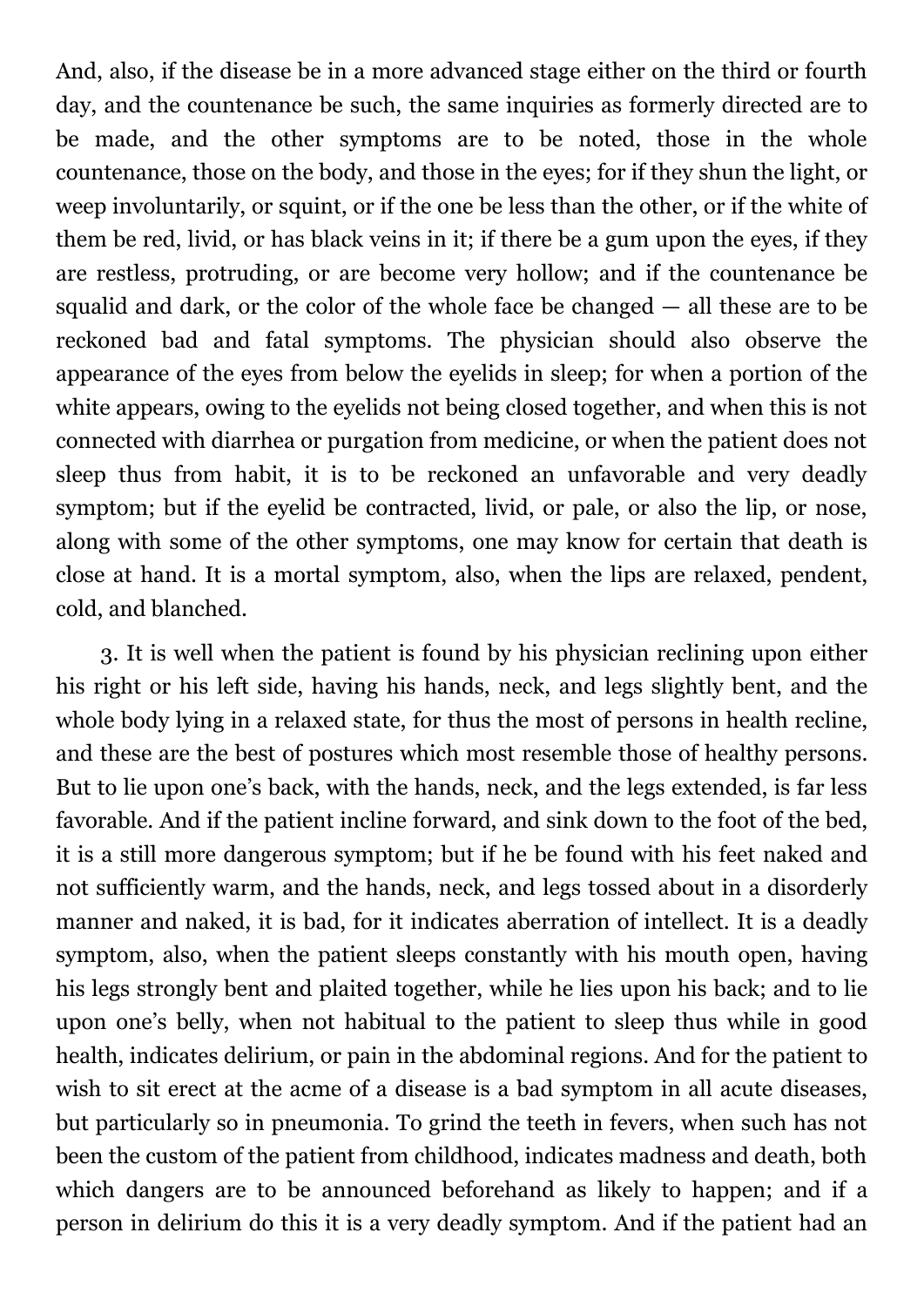ulcer previously, or if one has occurred in the course of the disease, it is to be observed; for if the man be about to die the sore will become livid and dry, or yellow and dry before death.

4. Respecting the movement of the hands I have these observations to make: When in acute fevers, pneumonia, phrenitis, or headache, the hands are waved before the face, hunting through empty space, as if gathering bits of straw, picking the nap from the coverlet, or tearing chaff from the wall — all such symptoms are bad and deadly.

5. Respiration, when frequent, indicates pain or inflanunation in the parts above the diaphragm: a large respiration performed at a great interval announces delirium; but a cold respiration at nose or mouth is a very fatal symptom. Free respiration is to be looked upon as contributing much to the safety of the patient in all acute diseases, such as fevers, and those complaints which come to a crisis in forty days.

6. Those sweats are the best in all acute diseases which occur on the critical days, and completely carry off the fever. Those are favorable, too, which taking place over the whole body, show that the man is bearing the disease better. But those that do not produce this effect are not beneficial. The worst are cold sweats, confined to the head, face, and neck; these in an acute fever prognosticate death, or in a milder one, a prolongation of the disease; and sweats which occur over the whole body, with the characters of those confined to the neck, are in like manner bad. Sweats attended with a miliary eruption, and taking place about the neck, are bad; sweats in the form of drops and of vapour are good. One ought to know the entire character of sweats, for some are connected with prostration of strength in the body, and some with intensity of the inflammation.

7. That state of the hypochondrium is best when it is free from pain, soft, and of equal size on the right side and the left. But if inflamed, or painful, or distended; or when the right and left sides are of disproportionate sizes; — all these appearances are to be dreaded. And if there be also pulsation in the hypochondrium, it indicates perturbation or delirium; and the physician should examine the eyes of such persons; for if their pupils be in rapid motion, such persons may be expected to go mad. A swelling in the hypochondrium, that is hard and painful, is very bad, provided it occupy the whole hypochondrium; but if it be on either side, it is less dangerous when on the left. Such swellings at the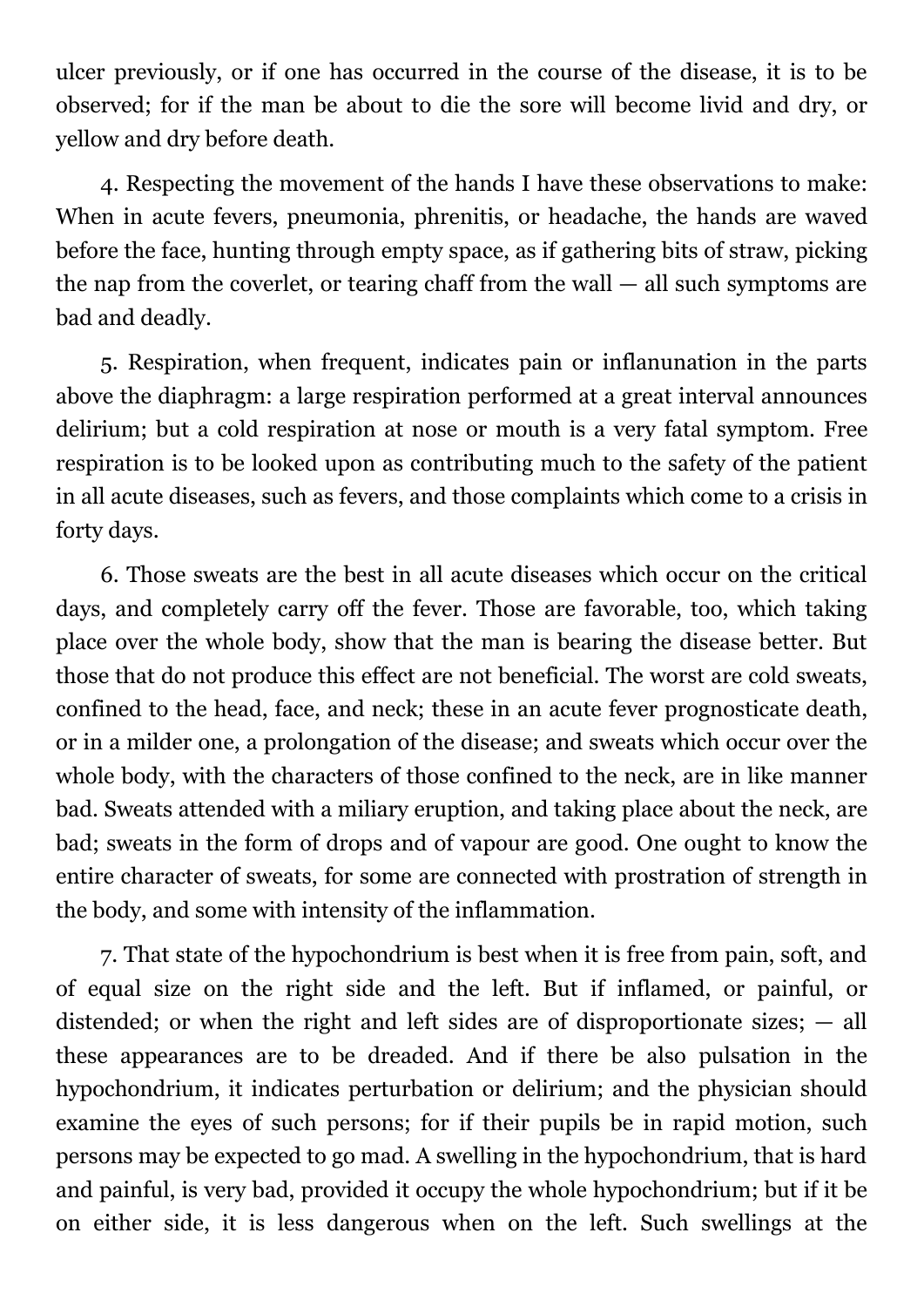commencement of the disease prognosticate speedy death; but if the fever has passed twenty days, and the swelling has not subsided, it turns to a suppuration. A discharge of blood from the nose occurs to such in the first period, and proves very useful; but inquiry should be made if they have headache or indistinct vision; for if there be such, the disease will be determined thither. The discharge of blood is rather to be expected in those who are younger than thirty-five years. Such swellings as are soft, free from pain, and yield to the finger, occasion more protracted crises, and are less dangerous than the others. But if the fever continue beyond sixty days, without any subsidence of the swelling, it indicates that empyema is about to take place; and a swelling in any other part of the cavity will terminate in like manner. Such, then, as are painful, hard, and large, indicate danger of speedy death; but such as are soft, free of pain, and yield when pressed with the finger, are more chronic than these. Swellings in the belly less frequently form abscesses than those in the hypochondrium; and seldomest of all, those below the navel are converted into suppuration; but you may rather expect a hemorrhage from the upper parts. But the suppuration of all protracted swellings about these parts is to be anticipated. The collections of matter there are to be thus judged of: such as are determined outwards are the best when they are small, when they protrude very much, and swell to a point; such as are large and broad, and which do not swell out to a sharp point, are the worst. Of such as break internally, the best are those which have no external communication, but are covered and indolent; and when the whole place is free from discoloration. That pus is best which is white, homogeneous, smooth, and not at all fetid; the contrary to this is the worst.

8. All dropsies arising from acute diseases are bad; for they do not remove the fever, and are very painful and fatal. The most of them commence from the flanks and loins, but some from the liver; in those which derive their origin from the flanks and loins the feet swell, protracted diarrhoeas supervene, which neither remove the pains in the flanks and loins, nor soften the belly, but in dropsies which are connected with the liver there is a tickling cough, with scarcely any perceptible expectoration, and the feet swell; there are no evacuations from the bowels, unless such as are hard and forced; and there are swellings about the belly, sometimes on the one side and sometimes on the other, and these increase and diminish by turns.

9. It is a bad symptom when the head, hands, and feet are cold, while the belly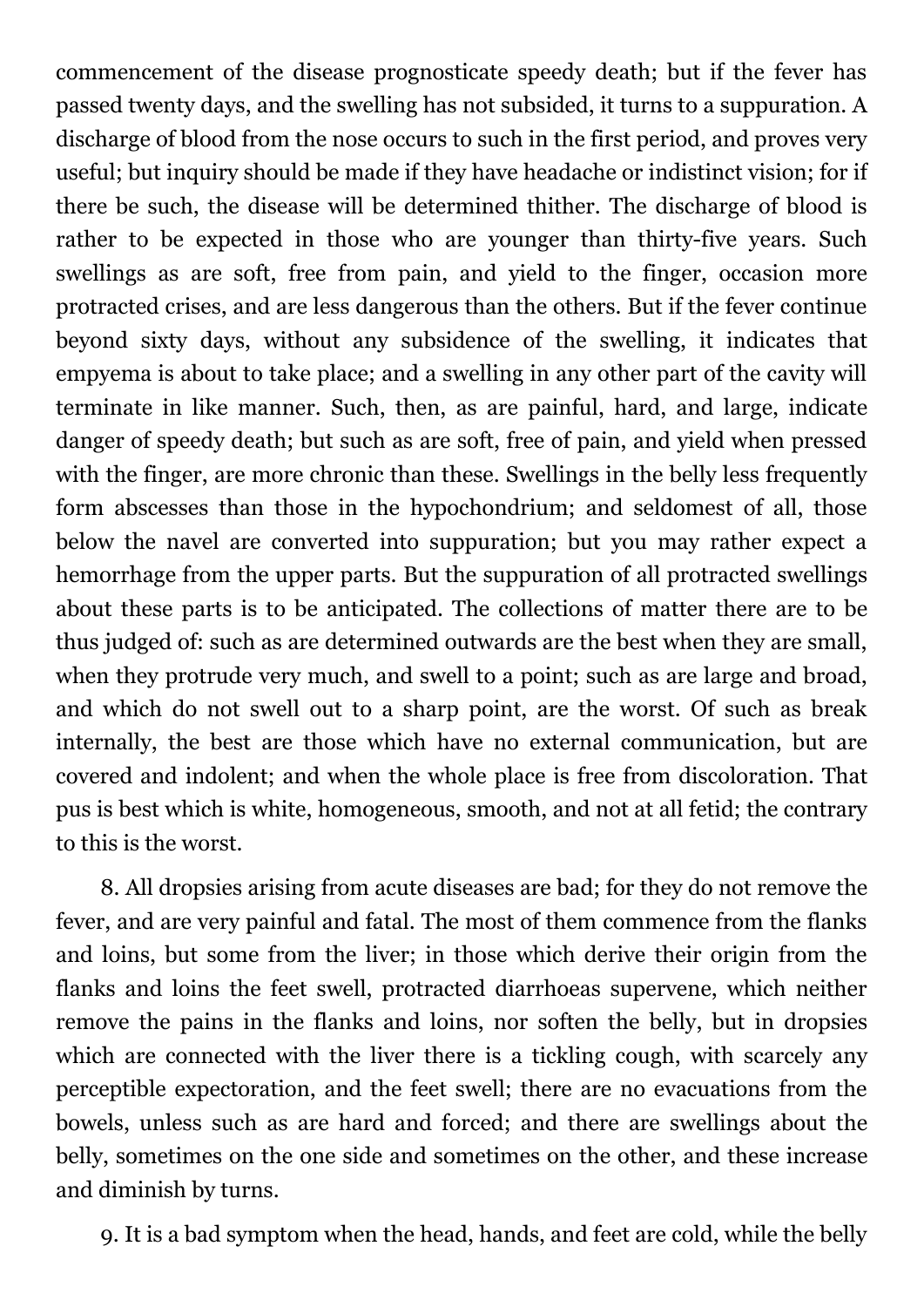and sides are hot; but it is a very good symptom when the whole body is equally hot. The patient ought to be able to turn round easily, and to be agile when raised up; but if he appear heavy in the rest of his body as well as in his hands and feet, it is more dangerous; and if, in addition to the weight, his nails and fingers become livid, immediate death may be anticipated; and if the hands and feet be black it is less dangerous than if they be livid, but the other symptoms must be attended, to; for if he appear to bear the illness well, and if certain of the salutary symptoms appear along with these there may be hope that the disease will turn to a deposition, so that the man may recover; but the blackened parts of the body will drop off. When the testicles and members are retracted upwards, they indicate strong pains and danger of death.

10. With regard to sleep — as is usual with us in health, the patient should wake during the day and sleep during the night. If this rule be anywise altered it is so far worse: but there will be little harm provided he sleep in the morning for the third part of the day; such sleep as takes place after this time is more unfavorable; but the worst of all is to get no sleep either night or day; for it follows from this symptom that the insomnolency is connected with sorrow and pains, or that he is about to become delirious.

11. The excrement is best which is soft and consistent, is passed at the hour which was customary to the patient when in health, in quantity proportionate to the ingests; for when the passages are such, the lower belly is in a healthy state. But if the discharges be fluid, it is favorable that they are not accompanied with a noise, nor are frequent, nor in great quantity; for the man being oppressed by frequently getting up, must be deprived of sleep; and if the evacuations be both frequent and large, there is danger of his falling into deliquium animi. But in proportion to the ingesta he should have evacuations twice or thrice in the day, once at night and more copiously in the morning, as is customary with a person in health. The faeces should become thicker when the disease is tending to a crisis; they ought to be yellowish and not very fetid. It is favorable that round worms be passed with the discharges when the disease is tending to a crisis. The belly, too, through the whole disease, should be soft and moderately distended; but excrements that are very watery, or white, or green, or very red, or frothy, are all bad. It is also bad when the discharge is small, and viscid, and white, and greenish, and smooth; but still more deadly appearances are the black, or fatty, or livid, or verdigris-green, or fetid. Such as are of varied characters indicate greater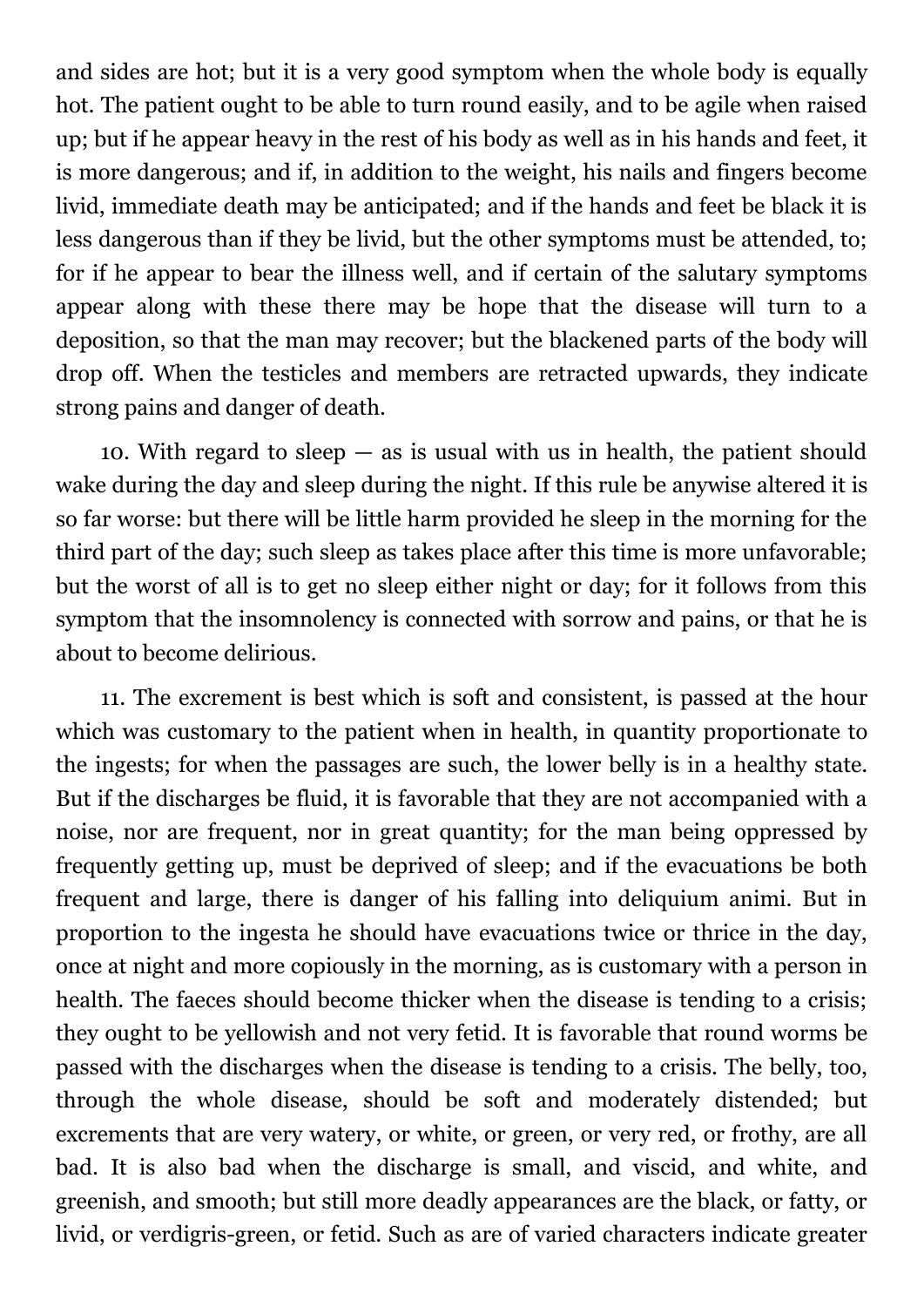duration of the complaint, but are no less dangerous; such as those which resemble scrapings, those which are bilious, those resembling leeks, and the black; these being sometimes passed together, and sometimes singly. It is best when wind passes without noise, but it is better that flatulence should pass even thus than that it should be retained; and when it does pass thus, it indicates either that the man is in pain or in delirium, unless he gives vent to the wind spontaneously. Pains in the hypochondria, and swellings, if recent, and not accompanied with inflammation, are relieved by borborygmi supervening in the hypochondrium, more especially if it pass off with faeces, urine, and wind; but even although not, it will do good by passing along, and it also does good by descending to the lower part of the belly.

12. The urine is best when the sediment is white, smooth, and consistent during the whole time, until the disease come to a crisis, for it indicates freedom from danger, and an illness of short duration; but if deficient, and if it be sometimes passed clear, and sometimes with a white and smooth sediment, the disease will be more protracted, and not so void of danger. But if the urine be reddish, and the sediment consistent and smooth, the affection, in this case, will be more protracted than the former, but still not fatal. But farinaceous sediments in the urine are bad, and still worse are the leafy; the white and thin are very bad, but the furfuraceous are still worse than these. Clouds carried about in the urine are good when white, but bad if black. When the urine is yellow and thin, it indicates that the disease is unconcocted; and if it (the disease) should be protracted, there maybe danger lest the patient should not hold out until the urine be concocted. But the most deadly of all kinds of urine are the fetid, watery, black, and thick; in adult men and women the black is of all kinds of urine the worst, but in children, the watery. In those who pass thin and crude urine for a length of time, if they have otherwise symptoms of convalescence, an abscess may be expected to form in the parts below the diaphragm. And fatty substances floating on the surface are to be dreaded, for they are indications of melting. And one should consider respecting the kinds of urine, which have clouds, whether they tend upwards or downwards, and upwards or downwards, and the colors which they have and such as fall downwards, with the colors as described, are to be reckoned good and commended; but such as are carried upwards, with the colors as described, are to be held as bad, and are to be distrusted. But you must not allow yourself to be deceived if such urine be passed while the bladder is diseased;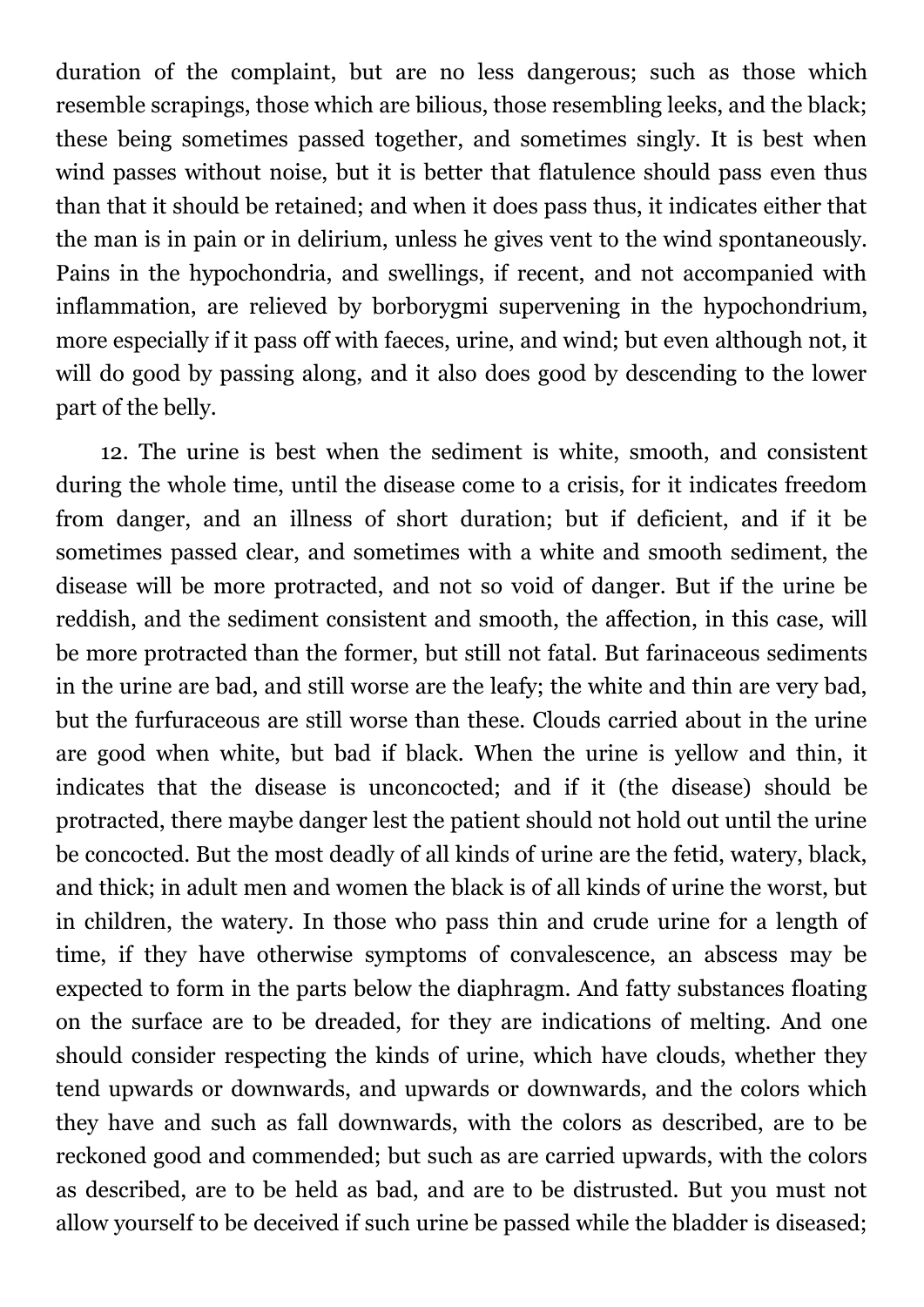for then it is a symptom of the state, not of the general system, but of a particular viscus.

13. That vomiting is of most service which consists of phlegm and bile mixed together, and neither very thick nor in great quantity; but those vomitings which are more unmixed are worse. But if that which is vomited be of the color of leeks or livid, or black, whatever of these colors it be, it is to be reckoned bad; but if the same man vomit all these colors, it is to be reckoned a very fatal symptom. But of all the vomitings, the livid indicates the danger of death, provided it be of a fetid smell. But all the smells which are somewhat putrid and fetid, are bad in all vomitings.

14. The expectoration in all pains about the lungs and sides, should be quickly and easily brought up, and a certain degree of yellowness should appear strongly mixed up with the sputum. But if brought up long after the commencement of the pain, and of a yellow or ruddy color, or if it occasions much cough, or be not strongly mixed, it is worse; for that which is intensely yellow is dangerous, but the white, and viscid, and round, do no good. But that which is very green and frothy is bad; but if so intense as to appear black, it is still more dangerous than these; it is dangerous than these; it is bad, if nothing is expectorated, and the lungs discharge nothing, but are gorged with matters which boil (as it were) in the airpassages. It is bad when coryza and sneezing either precede or follow affections of the lungs, but in all other affections, even the most deadly, sneezing is a salutary symptom. A yellow spittle mixed up with not much blood in cases of pneumonia, is salutary and very beneficial if spit up at the commencement of the disease, but if on the seventh day, or still later, it is less favorable. And all sputa are bad which do not remove the pain. But the worst is the black, as has been described. Of all others the sputa which remove the pain are the best.

15. When the pains in these regions do not cease, either with the discharge of the sputa, nor with alvine evacuations, nor from venesection, purging with medicine, nor a suitable regimen, it is to be held that they will terminate in suppurations. Of empyemata such as are spit up while the sputum is still bilious, are very fatal, whether the bilious portion be expectorated separate, or along with the other; but more especially if the empyema begin to advance after this sputum on the seventh day of the disease. It is to be expected that a person with such an expectoration shall die on the fourteenth day, unless something favorable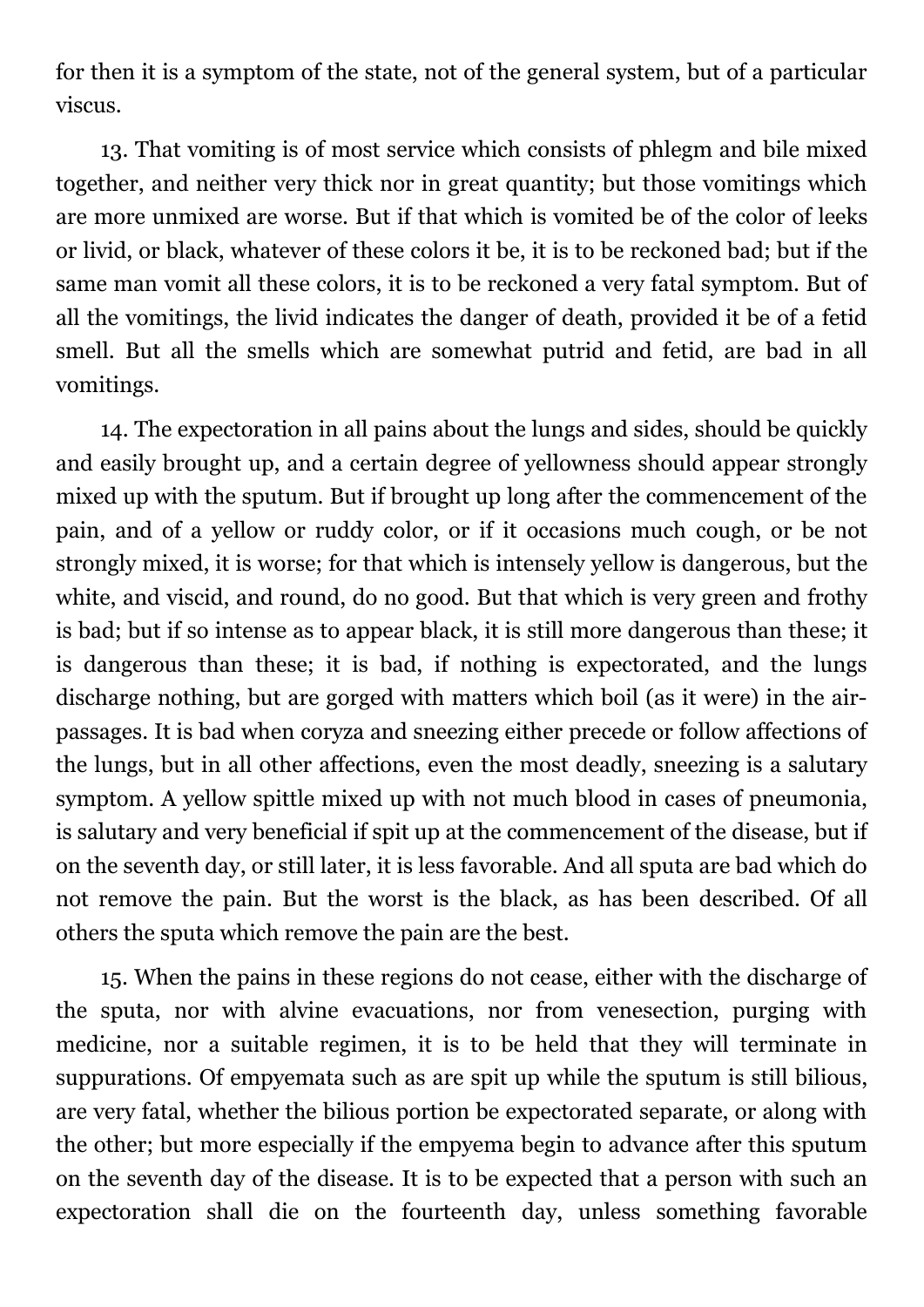supervene. The following are favorable symptoms: to support the disease easily, to have free respiration, to be free from pain, to have the sputa readily brought up, the whole body to appear equally warm and soft, to have no thirst, the urine, and faeces, sleep, and sweats to be all favorable, as described before; when all these symptoms concur, the patient certainly will not die; but if some of these be present and some not, he will not survive longer than the fourteenth day. The bad symptoms are the opposite of these, namely, to bear the disease with difficulty, respiration large and dense, the pain not ceasing, the sputum scarcely coughed up, strong thirst, to have the body unequally affected by the febrile heat, the belly and sides intensely hot, the forehead, hands, and feet cold; the urine, and excrements, the sleep, and sweats, all bad, agreeably to the characters described above; if such a combination of symptoms accompany the expectoration, the man will certainly die before the fourteenth day, and either on the ninth or eleventh. Thus then one may conclude regarding this expectoration, that it is very deadly, and that the patient will not survive until the fourteenth day. It is by balancing the concomitant symptoms whether good or bad, that one is to form a prognosis; for thus it will most probably prove to be a true one. Most other suppurations burst, some on the twentieth, some on the thirtieth, some on the fortieth, and some as late as the sixtieth day.

16. One should estimate when the commencement of the suppuration will take place, by calculating from the day on which the patient was first seized with fever, or if he had a rigor, and if he says, that there is a weight in the place where he had pain formerly, for these symptoms occur in the commencement of suppurations. One then may expect the rupture of the abscesses to take place from these times according to the periods formerly stated. But if the empyema be only on either side, one should turn him and inquire if he has pain on the other side; and if the one side be hotter than the other, and when laid upon the sound side, one should inquire if he has the feeling of a weight hanging from above, for if so, the empyema will be upon the opposite side to that on which the weight was felt.

17. Empyema may be recognized in all cases by the following symptoms: In the first place, the fever does not go off, but is slight during the day, and increases at night, and copious sweats supervene, there is a desire to cough, and the patients expectorate nothing worth mentioning, the eyes become hollow, the cheeks have red spots on them, the nails of the hands are bent, the fingers are hot especially their extremities, there are swellings in the feet, they have no desire of food, and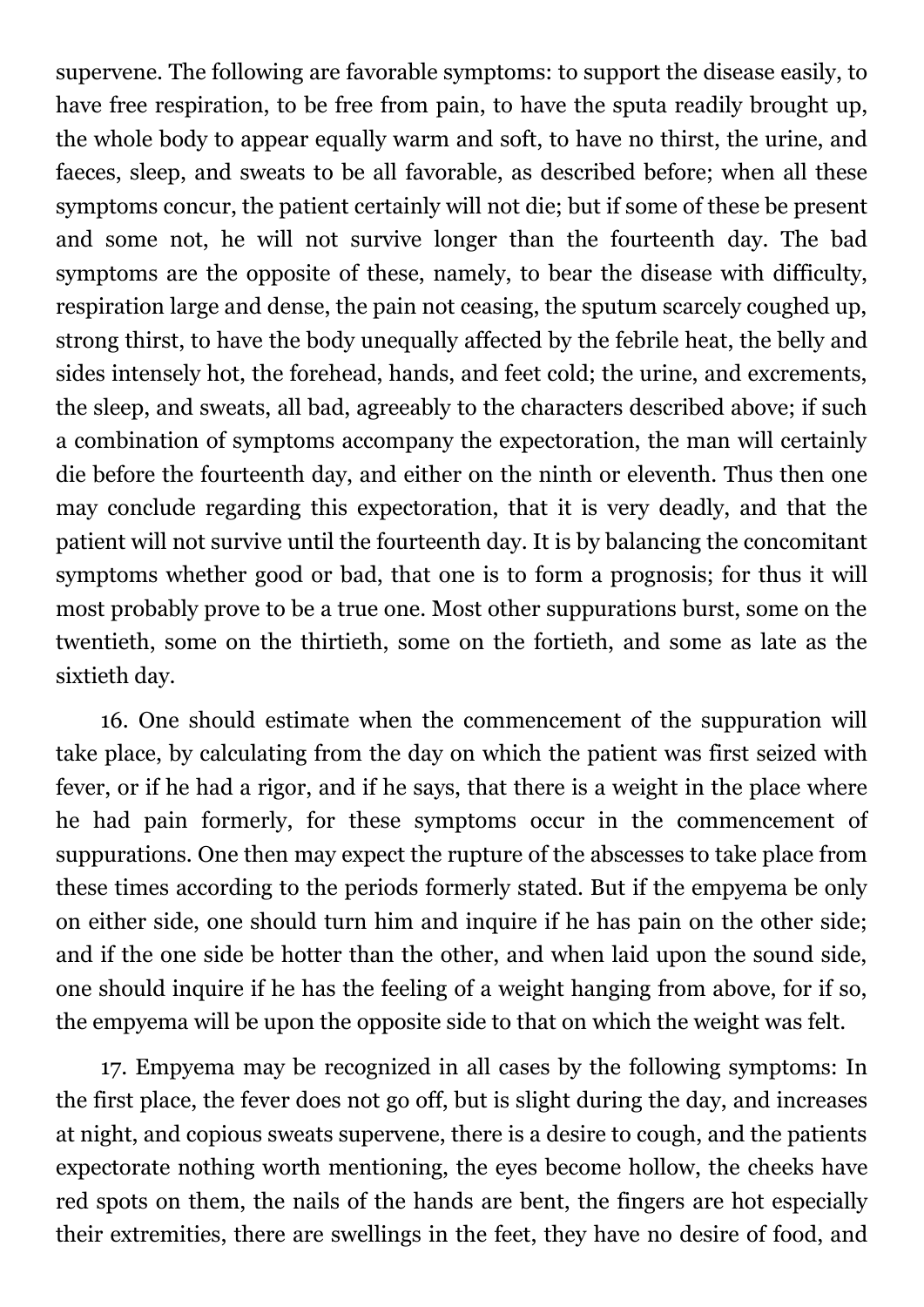small blisters (phlyctaenae) occur over the body. These symptoms attend chronic empyemata, and may be much trusted to; and such as are of short standing are indicated by the same, provided they be accompanied by those signs which occur at the commencement, and if at the same time the patient has some difficulty of breathing. Whether they will break earlier or later may be determined by these symptoms; if there be pain at the commencement, and if the dyspnoea, cough, and ptyalism be severe, the rupture may be expected in the course of twenty days or still earlier; but if the pain be more mild, and all the other symptoms in proportion, you may expect from these the rupture to be later; but pain, dyspnoea, and ptyalism, must take place before the rupture of the abscess. Those patients recover most readily whom the fever leaves the same day that the abscess bursts when they recover their appetite speedily, and are freed from the thirst  $-$  when the alvine discharges are small and consistent, the matter white, smooth, uniform in color, and free of phlegm, and if brought up without pain or strong coughing. Those die whom the fever does not leave, or when appearing to leave them it returns with an exacerbation; when they have thirst, but no desire of food, and there are watery discharges from the bowels; when the expectoration is green or livid, or pituitous and frothy; if all these occur they die, but if certain of these symptoms supervene, and others not, some patients die and some recover, after a long interval. But from all the symptoms taken together one should form a judgment, and so in all other cases.

18. When abscesses form about the ears, after peripneumonic affections, or depositions of matter take place in the inferior extremities and end in fistula, such persons recover. The following observations are to be made upon them: if the fever persist, and the pain do not cease, if the expectoration be not normal, and if the alvine discharges be neither bilious, nor free and unmixed; and if the urine be neither copious nor have its proper sediment, but if, on the other hand, all the other salutary symptoms be present, in such cases abscesses may be expected to take place. They form in the inferior parts when there is a collection of phlegm about the hypochondria; and in the upper when the continue soft and free of pain, and when dyspnoea having been present for a certain time, ceases without any obvious cause. All deposits which take place in the legs after severe and dangerous attacks of pneumonia, are salutary, but the best are those which occur at the time when the sputa undergo a change; for if the swelling and pain take place while the sputa are changing from yellow and becoming of a purulent character, and are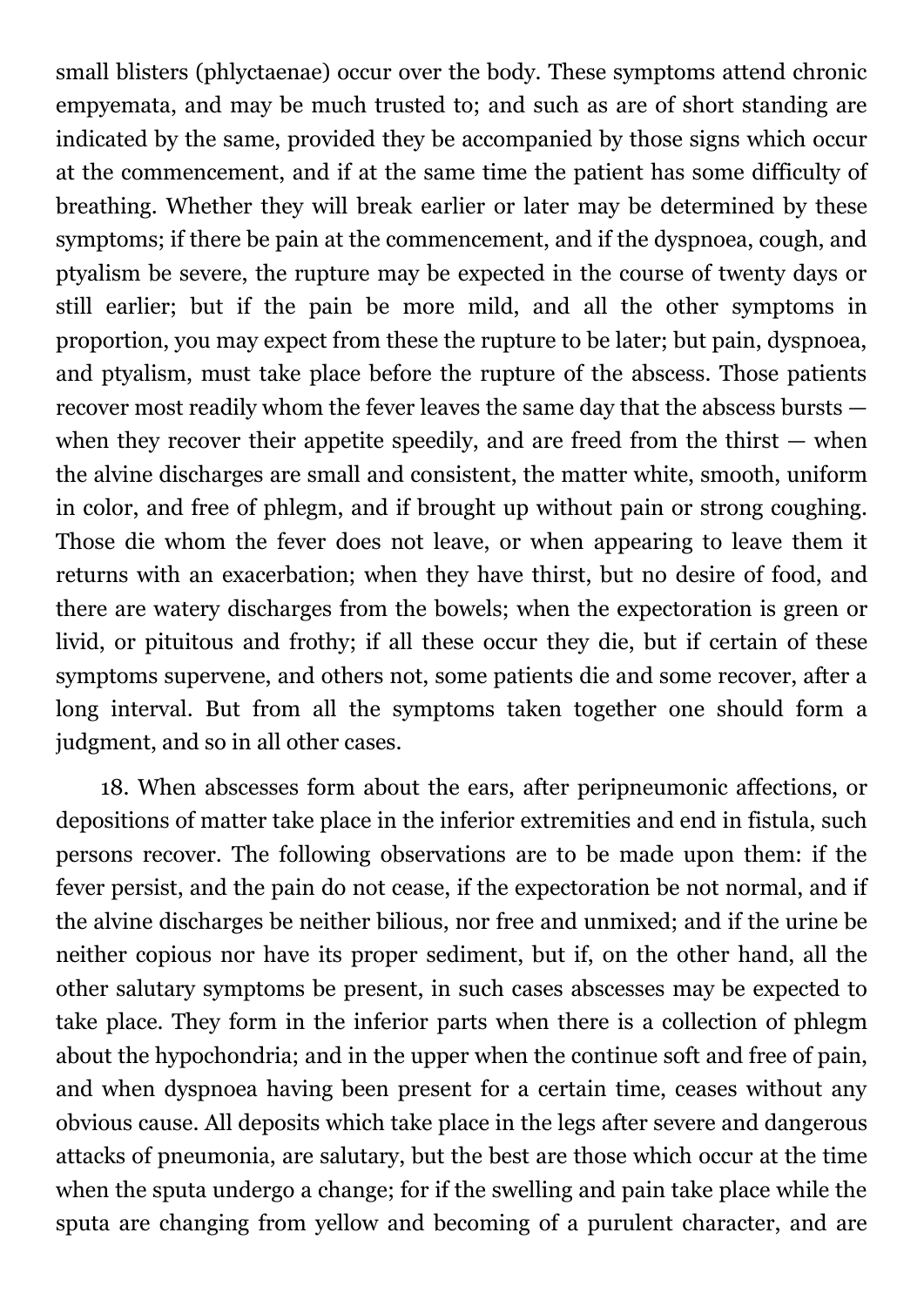expectorated freely, under these circumstances the man will recover most favorably and the abscess becoming free of pain, will soon cease; but if the expectoration is not free, and the urine does not appear to have the proper sediment, there is danger lest the limb should be maimed, or that the case otherwise should give trouble. But if the abscesses disappear and go back, while expectoration does not take place, and fever prevails, it is a bad symptom; for there is danger that the man may get into a state of delirium and die. Of persons having empyema after peripneumonic affections, those that are advanced in life run the greatest risk of dying; but in the other kinds of empyema younger persons rather die. In cases of empyema treated by the cautery or incision, when the matter is pure, white, and not fetid, the patient recovers; but if of a bloody and dirty character, he dies.

19. Pains accompanied with fever which occur about the loins and lower parts, if they attack the diaphragm, and leave the parts below, are very fatal. Wherefore one ought to pay attention to the other symptoms, since if any unfavorable one supervene, the case is hopeless; but if while the disease is determined to the diaphragm, the other symptoms are not bad, there is great reason to expect that it will end in empyema. When the bladder is hard and painful, it is an extremely bad and mortal symptom, more especially in cases attended with continued fever; for the pains proceeding from the bladder alone are to kill the patient; and at such a time the bowels are not moved, or the discharges are hard and forced. But urine of a purulent character, and having a white and smooth sediment, relieves the patient. But if no amendment takes place in the characters of the urine, nor the bladder become soft, and the fever is of the continual type, it may be expected that the patient will die in the first stages of the complaint. This form attacks children more especially, from their seventh to their fifteenth year.

20. Fevers come to a crisis on the same days as to number on which men recover and die. For the mildest class of fevers, and those originating with the most favorable symptoms, cease on the fourth day or earlier; and the most malignant, and those setting in with the most dangerous symptoms, prove fatal on the fourth day or earlier. The first class of them as to violence ends thus: the second is protracted to the seventh day, the third to the eleventh, the fourth to the fourteenth, the fifth to the seventeenth, and the sixth to the twentieth. Thus these periods from the most acute disease ascend by fours up to twenty. But none of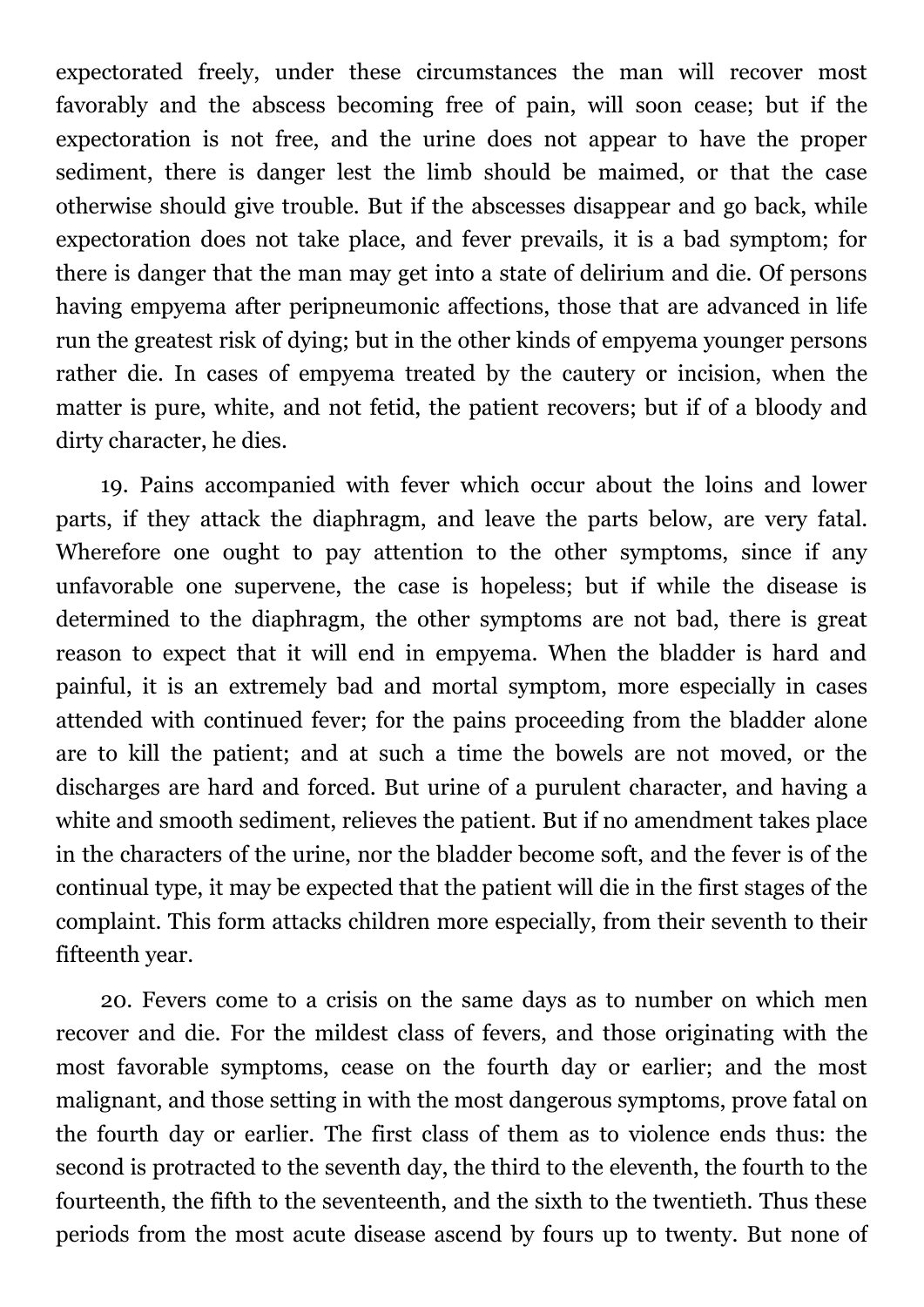these can be truly calculated by whole days, for neither the year nor the months can be numbered by entire days. After these in the same manner, according to the same progression, the first period is of thirty-four days, the second of forty days, and the third of sixty days. In the commencement of these it is very difficult to determine those which will come to a crisis after a long interval; for these beginnings are very similar, but one should pay attention from the first day, and observe further at every additional tetrad, and then one cannot miss seeing how the disease will terminate. The constitution of quartans is agreeable to the same order. Those which will come to a crisis in the shortest space of time, are the easiest to be judged of; for the differences of them are greatest from the commencement, thus those who are going to recover breathe freely, and do not suffer pain, they sleep during the night, and have the other salutary symptoms, whereas those that are to die have difficult respiration, are delirious, troubled with insomnolency, and have other bad symptoms. Matters being thus, one may conjecture, according to the time, and each additional period of the diseases, as they proceed to a crisis. And in women, after parturition, the crises proceed agreeably to the same ratio.

21. Strong and continued headaches with fever, if any of the deadly symptoms be joined to them, are very fatal. But if without such symptoms the pain be prolonged beyond twenty days, a discharge of blood from the nose or some abscess in the inferior parts may be anticipated; but while the pain is recent, we may expect in like manner a discharge of blood from the nose, or a suppuration, especially if the pain be seated above the temples and forehead; but the hemorrhage is rather to be looked for in persons younger than thirty years, and the suppuration in more elderly persons.

22. Acute pain of the ear, with continual and strong fever, is to be dreaded; for there is danger that the man may become delirious and die. Since, then, this is a hazardous spot, one ought to pay particular attention to all these symptoms from the commencement. Younger persons die of this disease on the seventh day, or still earlier, but old persons much later; for the fevers and delirium less frequently supervene upon them, and on that account the ears previously come to a suppuration, but at these periods of life, relapses of the disease coming on generally prove fatal. Younger persons die before the ear suppurates; only if white matter run from the ear, there may be hope that a younger person will recover, provided any other favorable symptom be combined.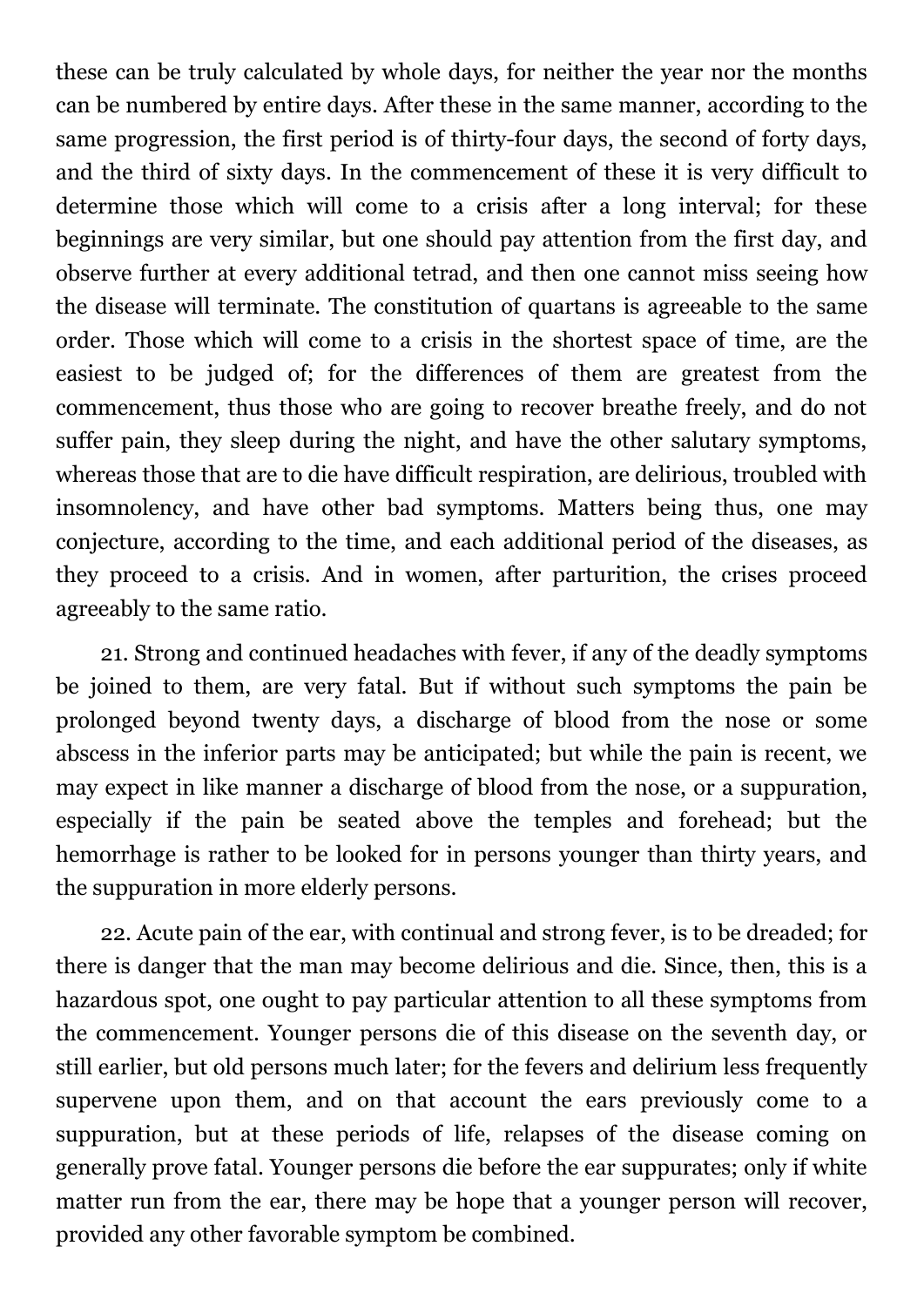23. Ulceration of the throat with fever, is a serious affection, and if any other of the symptoms formerly described as being bad, be present, the physician ought to announce that his patient is in danger. Those quinsies are most dangerous, and most quickly prove fatal, which make no appearance in the fauces, nor in the neck, but occasion very great pain and difficulty of breathing; these induce suffocation on the first day, or on the second, the third, or the fourth. Such as, in like manner, are attended with pain, are swelled up, and have redness (erythema) in the throat, are indeed very fatal, but more protracted than the former, provided the redness be great. Those cases in which both the throat and the neck are red, are more protracted, and certain persons recover from them, especially if the neck and breast be affected with erythema, and the erysipelas be not determined inwardly. If neither the erysipelas disappear on the critical day, nor any abscess form outwardly, nor any pus be spit up, and if the patient fancy himself well, and be free from pain, death, or a relapse of the erythema is to be apprehended. It is much less hazardous when the swelling and redness are determined outwardly; but if determined to the lungs, they superinduce delirium, and frequently some of these cases terminate in empyema. It is very dangerous to cut off or scarify enlarged uvulae while they and red and large, for inflammations and hemorrhages supervene; but one should try to reduce such swellings by some other means at this season. When the whole of it is converted into an abscess, which is called Uva, or when the extremity of the variety called Columella is larger and round, but the upper part thinner, at this time it will be safe to operate. But it will be better to open the bowels gently before proceeding to the operation, if time will permit, and the patient be not in danger of being suffocated.

24. When the fevers cease without any symptoms of resolution occurring, and not on the critical days, in such cases a relapse may be anticipated. When any of the fevers is protracted, although the man exhibits symptoms of recovery, and there is no longer pain from any inflammation, nor from any other visible cause, in such a case a deposit, with swelling and pain, may be expected in some one of the joints, and not improbably in those below. Such deposits occur more readily and in less time to persons under thirty years of age; and one should immediately suspect the formation of such a deposit, if the fever be protracted beyond twenty days; but to aged persons these less seldom happen, and not until the fever be much longer protracted. Such a deposit may be expected, when the fever is of a continual type, and that it will pass into a quartan, if it become intermittent, and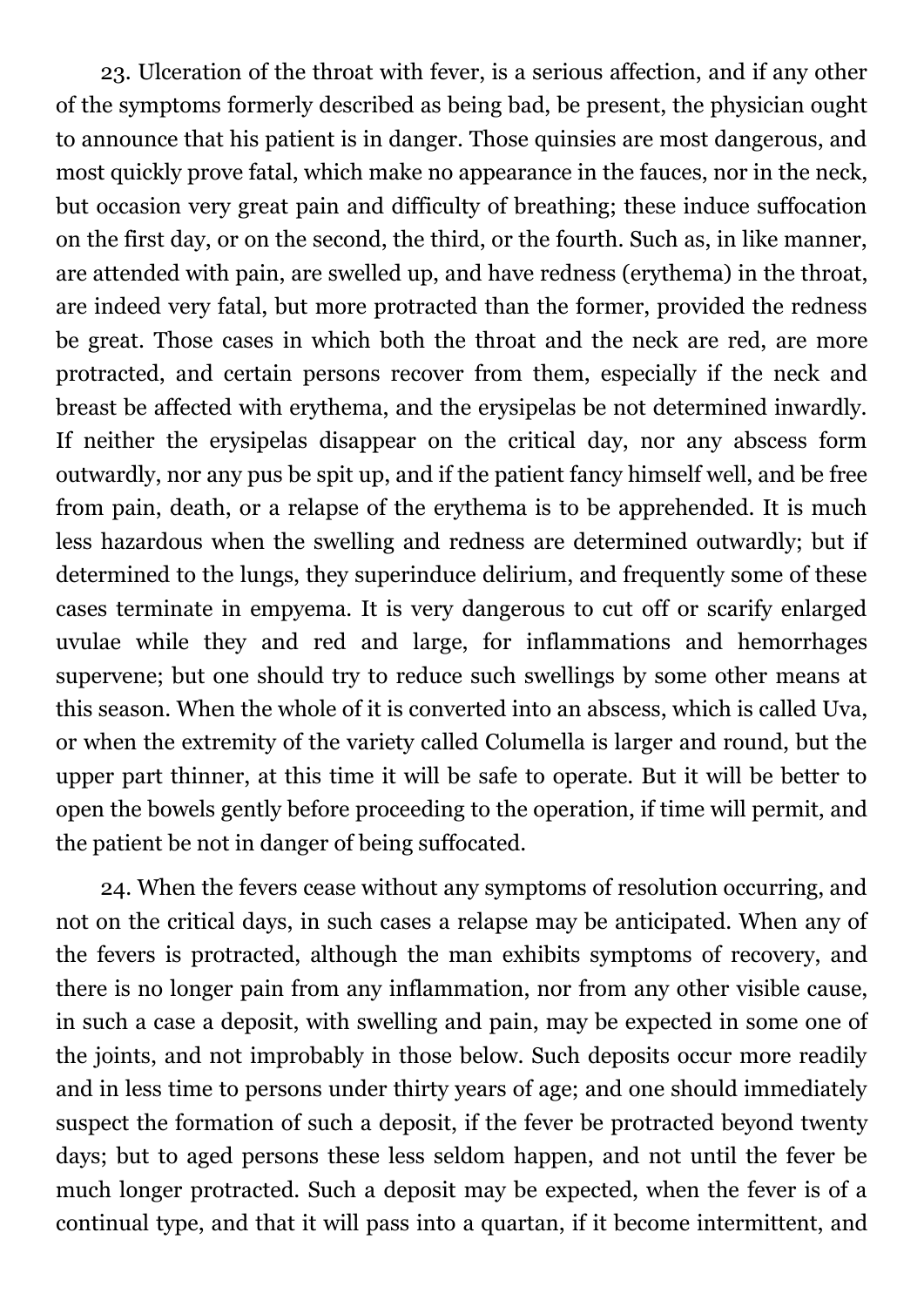its paroxysms come on in an irregular manner, and if in this form it approach autumn. As deposits form most readily in persons below thirty years of age, so quartans most commonly occur to persons beyond that age. It is proper to know that deposits occur most readily in winter, that then they are most protracted, but are less given to return. Whoever, in a fever that is not of a fatal character, says that he has pain in his head, and that something dark appears to be before his eyes, and that he has pain at the stomach, will be seized with vomiting of bile; but if rigor also attack him, and the inferior parts of the hypochondrium are cold, vomiting is still nearer at hand; and if he eat or drink anything at such a season, it will be quickly vomited. In these cases, when the pain commences on the first day, they are particularly oppressed on the fourth and the fifth; and they are relieved on the seventh, but the greater part of them begin to have pain on the third day, and are most especially tossed on the fifth, but are relieved on the ninth or eleventh; but in those who begin to have pains on the fifth day, and other matters proceed properly with them, the disease comes to a crisis on the fourteenth day. But when in such a fever persons affected with headache, instead of having a dark appearance before their eyes, have dimness of vision, or flashes of light appear before their eyes, and instead of pain at the pit of the stomach, they have in their hypochondrium a fullness stretching either to the right or left side, without either pain or inflammation, a hemorrhage from the nose is to be expected in such a case, rather than a vomiting. But it is in young persons particularly that the hemorrhage is to be expected, for in persons beyond the age of thirty-five, vomitings are rather to be anticipated. Convulsions occur to children if acute fever be present, and the belly be they cannot sleep, are agitated, and moan, and change color, and become green, livid, or ruddy. These complaints occur most readily to children which are very young up to their seventh year; older children and adults are not equally liable to be seized with convulsions in fevers, unless some of the strongest and worst symptoms precede, such as those which occur in frenzy. One must judge of children as of others, which will die and which recover, from the whole of the symptoms, as they have been specially described. These things I say respecting acute diseases, and the affections which spring from them.

25. He who would correctly beforehand those that will recover, and those that will die, and in what cases the disease will be protracted for many days, and in what cases for a shorter time, must be able to form a judgment from having made himself acquainted with all the symptoms, and estimating their powers in